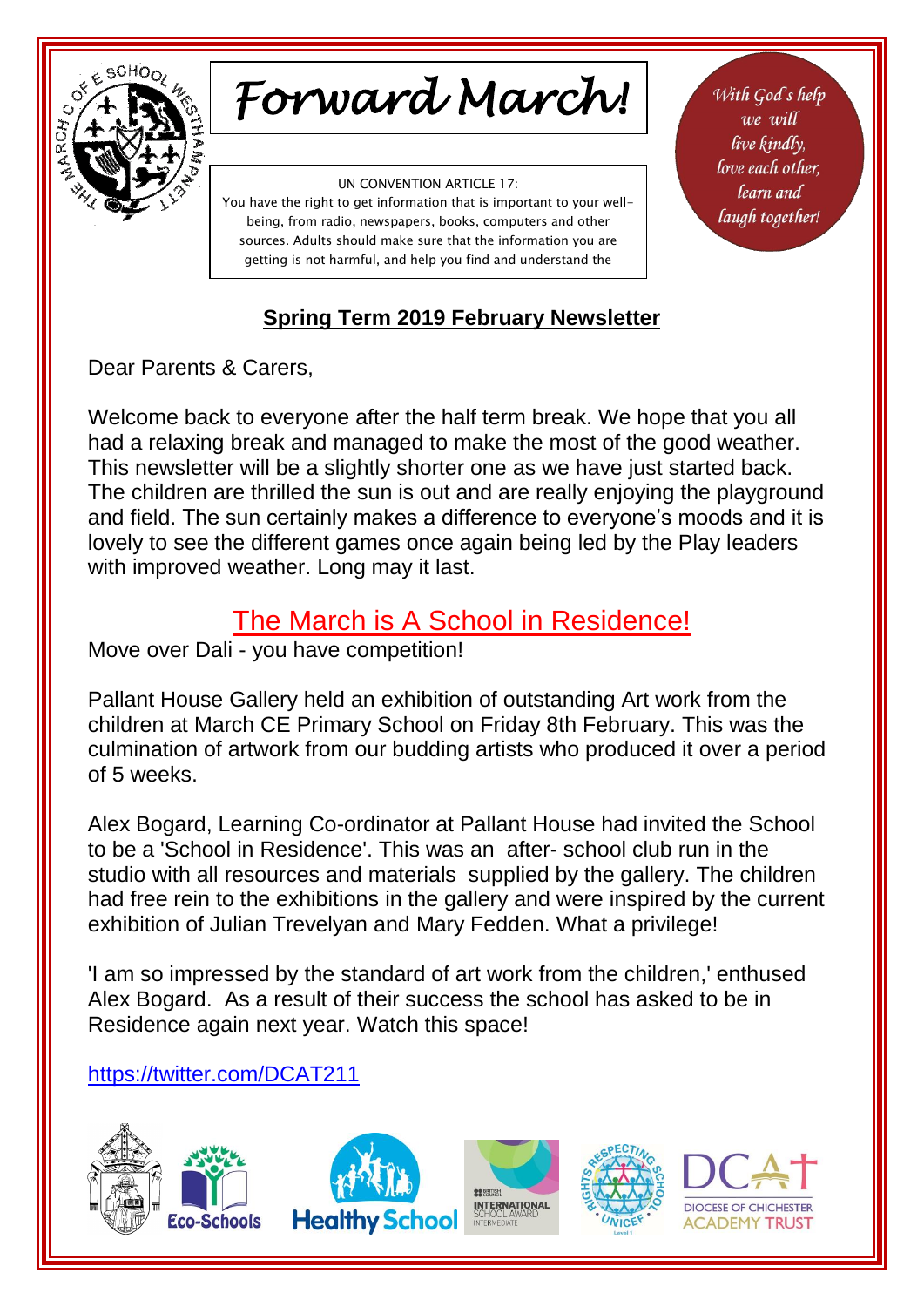



İ



# *FOR ONE NIGHT ONLY !!!!*

*Dance Club Perform Live at the Alexandra Theatre*

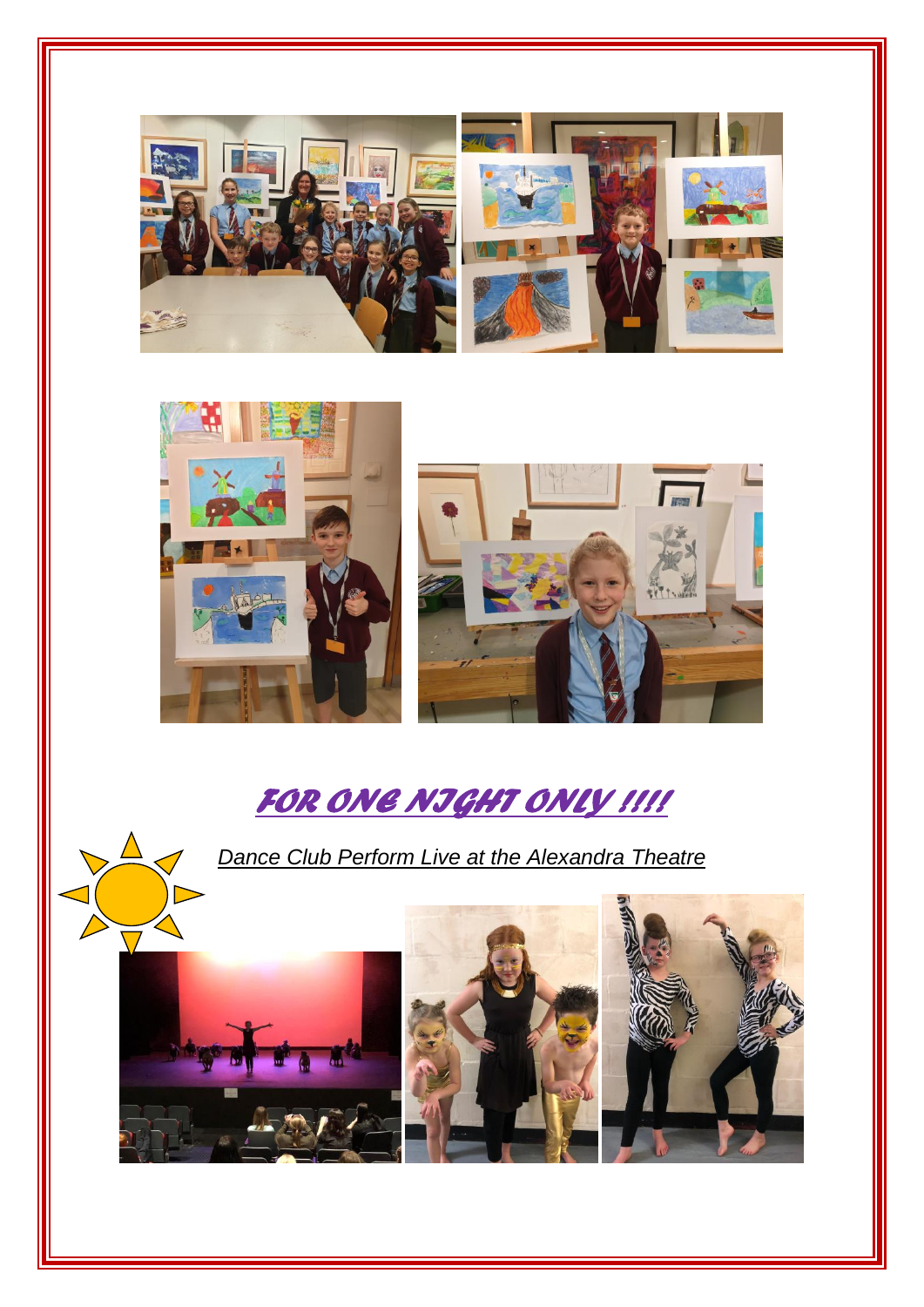

The amazing Dance Club led by Mrs Burnett performed live last night at the Alexandra Theatre in Bognor. They have been rehearsing so hard after school and early mornings to produce their wonderful routine. With the Lion King as the theme with show stopping music they amazed the audience with lifts and dance moves throughout. The audience were thrilled at the end, with applause and cheers for the children. The children certainly deserved their Gold medals at the end and they were proud to show them in worship today. Pastor Steve told the children that they were a credit to the school and a big well done.

İ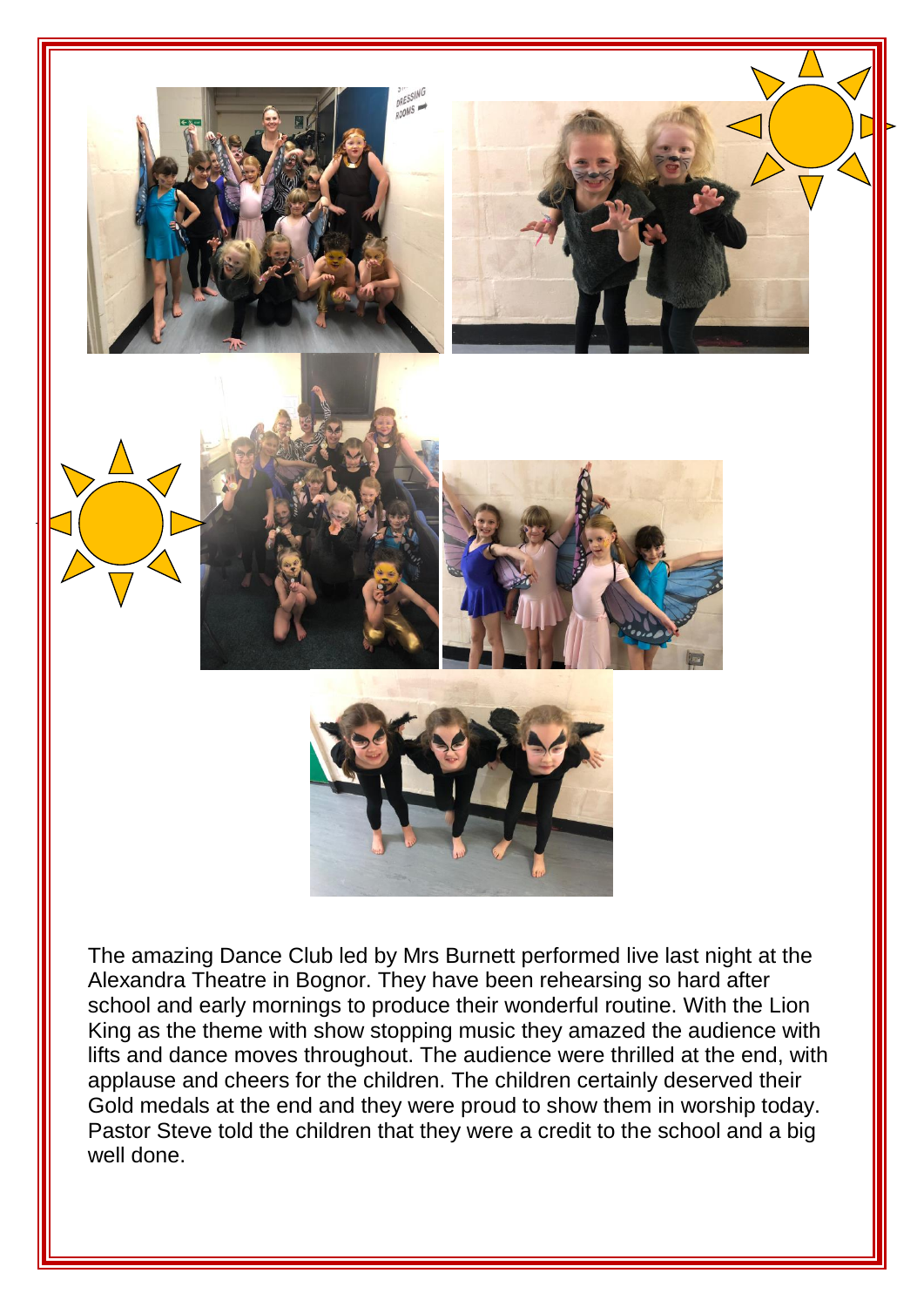A Huge thank you to Mrs Burnett for her time and commitment to the children and also to the parents for the wonderful costumes and makeup they provided.



# **Faster = F**amilies **A**nd **S**chools **T**ogether **E**njoy **R**eading

If your child has an early morning club or after school club, please do feel free to make use of our new library area to listen to siblings read. We will have this area as a **quiet zone** for you to spend time with your children from 3-4pm on Mondays and Tuesdays reading for pleasure. I know that some of our choir families already make use of this opportunity for quiet reading in the morning. Children need to be accompanied by their adult.

Our Library has lots of books, if you need help with choosing reading material suitable for your child please do ask your **class teacher or Mrs Lee.** Please also take every opportunity to ask your children about Maths or encourage them to help you around the home – measuring for that room you are decorating, or ingredients for the delicious cake you are baking! It sounds obvious but it all helps!



The FET are excited to announce the details of The March CE Primary School disco. This will be held in the school hall, and will be a drop and go event.

As well as having lots of fun, we are hoping to raise money for a new landscaped garden area for the children to enjoy. This will be where the pond area is with sensory pathways and planting, nature areas for bug watching and scientific learning, raised beds for children to plant and grow and a refection/prayer area for children to use quietly with a memorial bench for Grace. This is long term project both in terms of fund raising and work so will be a staged project over the next two years. Past pupils and families will be welcomed back to the final opening

İ